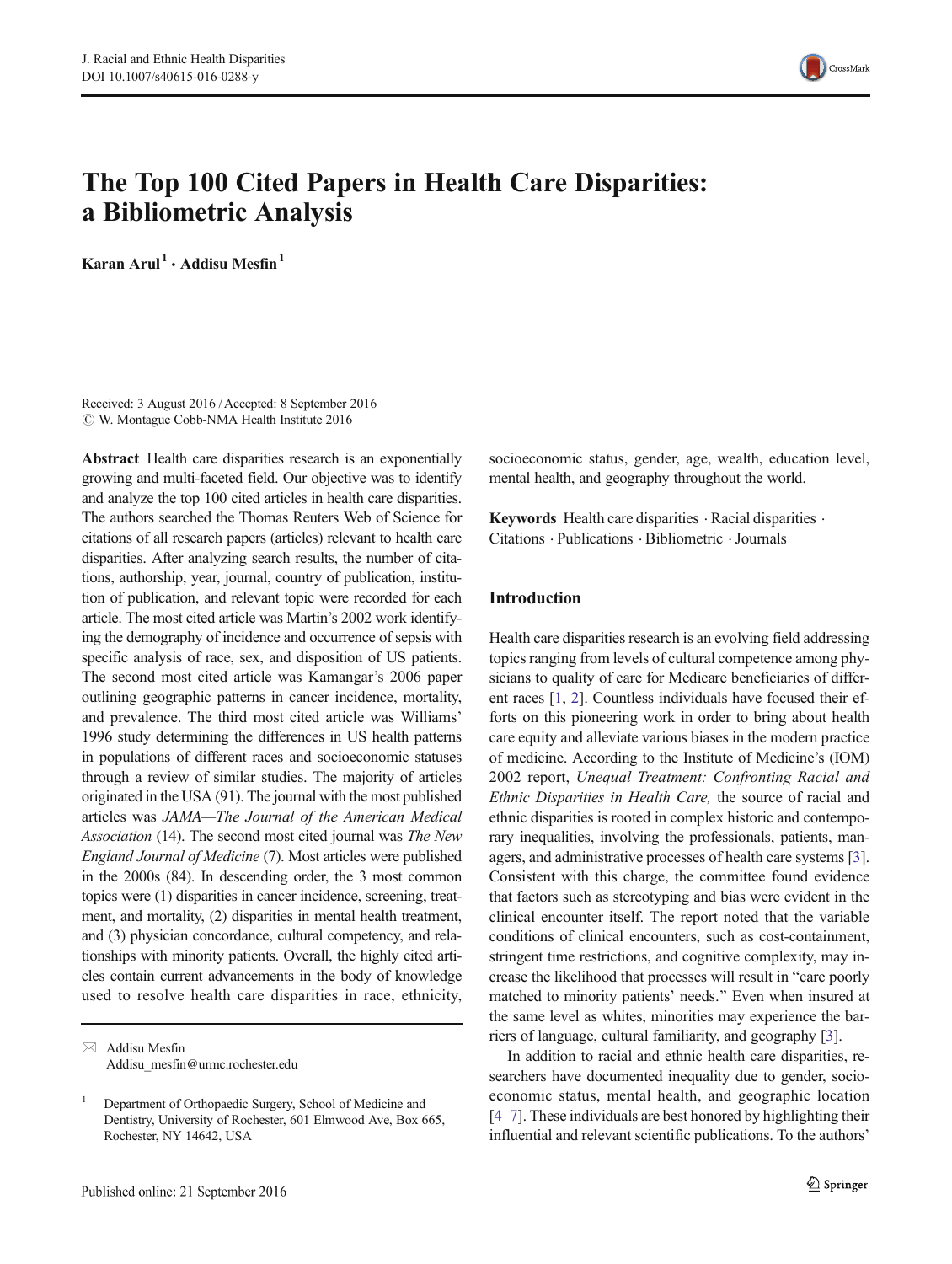current knowledge, this is the first study to interpret and evaluate the uppermost cited articles in health care disparities research and measure their impact on the wealth of literature.

Bibliometric analysis provides a context to discuss the contributions of authors, journals, and even nations [[8\]](#page-10-0). Past research advances and future research trends can be effectively determined using bibliometric analysis [\[9](#page-10-0)]. Bibliometric articles have covered surgical and nonsurgical medical specialties [\[10](#page-10-0)–[15\]](#page-10-0). These articles also provide an understanding of the "hints" or qualities that are required for a publication to attain "classical" status within its field of study.

To date there have been no bibliometric analyses performed on the most influential articles in health care disparities research. Our objective was to identify the top 100 cited articles in health care disparities research and further analyze the characteristic of these papers. The highly cited articles identified in this study have had the greatest impact on the field and, as such, will make the greatest contributions to public health knowledge that alleviates health care inequalities and promotes health equity.

# Materials and Methods

Using ISI Web of Science (v5.11, Thomas Reuter, Philadelphia, PA), a research platform that provides bibliographic database services, we searched for the keywords, "health care disparities," to identify the 100 most frequently cited articles dedicated to health care disparities. The search was performed on July 24, 2015. The authors searched for citations of all articles from 1900 to 2015. The Thomson Reuters Journal Citation Report database was used to determine which journals to search. The Thomson Reuters' company uses the impact factor to rank, evaluate, categorize, and compare journals [[16\]](#page-10-0).

By utilizing options in the Thomson Reuters Web of Science to limit searches and sort articles, the authors ranked all articles from each journal according to the number of citations. The document type options available through the database were not manipulated to prevent limiting the format of publications, type of articles, and overall search results. Each article on the list was initially reviewed by reading the abstract, and only studies applicable to health care disparities were chosen for further examination. Of this subset, articles which were not affiliated with an institution or non-English language were excluded. The 100 most highly cited articles that matched the search criteria were then analyzed, and the following information was recorded: title, authorship, number of citations, journal and year of publication, country and institution of origin, and article disparity category or topic (for example, physician concordance, cultural competency, and relationships with minority patients). Considering that several articles were authored with multiple sources of origin, the

country of origin was determined by the address of the first author. Institutions were defined as any university or national health organization.

# Results

### Top 100 Cited Articles

A total of 12,323 articles matched the search criteria. Among them, 80 were cited more than 200 times (Table [1\)](#page-2-0). The top cited paper by Martin et al. was cited 2547 times, the 100th most cited paper by Gebo et al. was cited 171 times, and the mean number of citations for the top 100 papers was 335.38 [\[17](#page-10-0), [18\]](#page-10-0).

# Decades of Publication

The articles spanned three decades with the oldest article, by Weisner, published in 1992 (Table [2\)](#page-5-0) [[4\]](#page-10-0). The more recent papers were published in 2011 by Berkman, Coleman, and De Hert [\[19](#page-10-0)–[21\]](#page-10-0). Eighty-four percent of the highly cited articles were published in the 2000s, with the four years between 2002 and 2005 producing 54 % of the papers.

### Journals of Publication

Forty-nine journals featured the top 100 cited articles, with the top five journals publishing 37 % of the articles (Table [3\)](#page-6-0). Thirty-one contained exactly one article within the list. The top two journals were JAMA—The Journal of the American Medical Association, with 14 articles, and The New England Journal of Medicine, with seven articles. The Journal of General Internal Medicine was third with six articles.

### Health Care Disparity Topics

The most popular health care disparity category, "Disparities in cancer incidence, screening, treatment, and mortality," represented 18 articles (Table [4](#page-6-0)). The next highest cited topics were "Disparities in mental health treatment" with 14 articles and "Physician concordance, cultural competency, and relationships with minority patients" with 11 articles.

### Article Authorship

A total of 89 first authors contributed to the top 100 articles (Table [5\)](#page-7-0). The production of first authors was well distributed, with 79 authors contributing exactly one publication. Only 10 authors were credited with multiple publications and only one author, Williams, had three publications in the top 100.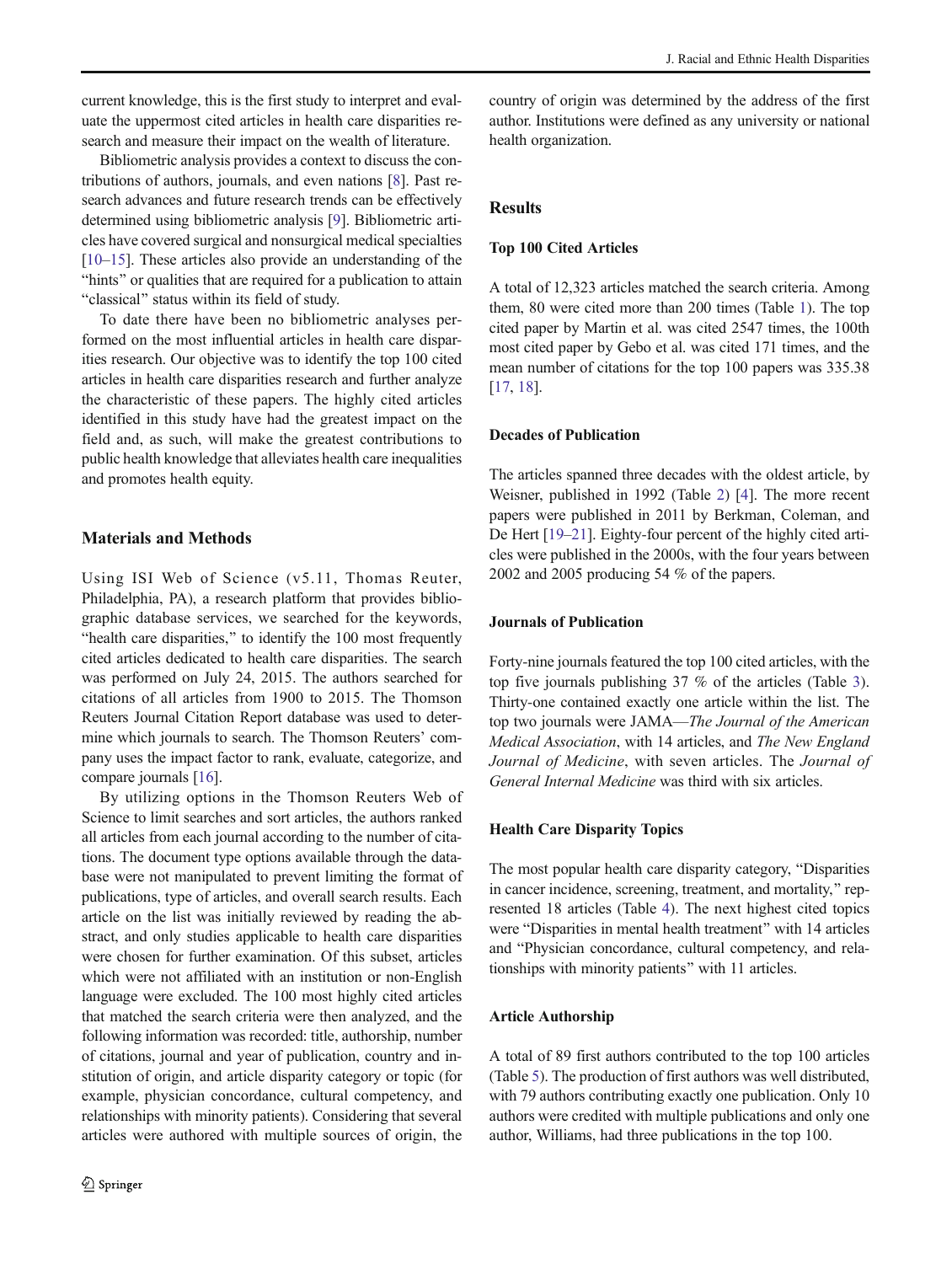# <span id="page-2-0"></span>Table 1 Top 100 cited articles on health care disparities

| Rank | Reference                                                                                                                                                                                                                                                                                                                 | Number of<br>citations |
|------|---------------------------------------------------------------------------------------------------------------------------------------------------------------------------------------------------------------------------------------------------------------------------------------------------------------------------|------------------------|
| 1    | Martin GS, Mannino DM, Eaton S, et al. The epidemiology of sepsis in the United States from 1979<br>through 2000. New England Journal of Medicine 2003;348(16):1546-1554.                                                                                                                                                 | 2547                   |
| 2    | Kamangar F, Dores GM, Anderson, WF. Patterns of cancer incidence, mortality, and prevalence across<br>five continents: defining priorities to reduce cancer disparities in different geographic regions of the<br>world. Journal of Clinical Oncology 2006;24(14):2137-2150.                                              | 1527                   |
| 3    | Williams DR, Collins C. US socioeconomic and racial differences in health: patterns and explanations.<br>Annual Review of Sociology 1995;21:349-386.                                                                                                                                                                      | 764                    |
| 4    | Bauer KR, Brown M, Cress RD, et al. Descriptive analysis of estrogen receptor (ER)negative,<br>progesterone receptor (PR)-negative, and HER2-negative invasive breast cancer, the so-called triple-<br>negative phenotype—a population-based study from the California Cancer Registry. Cancer 2007;<br>109(9):1721-1728. | 607                    |
| 5    | Edwards BK, Brown ML, Wingo PA, et al. Annual report to the nation on the status of cancer,<br>1975-2002, featuring population-based trends in cancer treatment. Journal of the National Cancer<br>Institute 2005;97(19):1407-1427.                                                                                       | 584                    |
| 6    | Varni JW, Burwinkle TM, Seid M, et al. The PedsQL (TM) 4.0 as a pediatric population health measure:<br>feasibility, reliability, and validity. Ambulatory Pediatrics 2003;3(6):329-341.                                                                                                                                  | 571                    |
| 7    | Ward E, Jemal A, Cokkinides V, et al. Cancer disparities by race/ethnicity and socioeconomic status.<br>CA-A Cancer Journal for Clinicians 2004;54(2):78-93.                                                                                                                                                              | 562                    |
| 8    | Gornick ME, Eggers PW, Reilly TW, et al. Effects of race and income on mortality and use of services<br>among medicare beneficiaries. New England Journal of Medicine 1996;335(11):791-799.                                                                                                                               | 554                    |
| 9    | Williams DR. Race, socioeconomic status, and health—the added effects of racism and discrimination.<br>Socioeconomic Status and Health In Industrial Nations: Social, Psychological, and Biological<br>Pathways 1999;896:173-188.                                                                                         | 524                    |
| 10   | Swan J, Breen N, Coates RJ, et al. Progress in cancer screening practices in the United States—results<br>from the 2000 National Health Interview Survey. Cancer 2003;97(6):1528-1540.                                                                                                                                    | 517                    |
| 11   | Fiscella K, Franks P, Gold MR, et al. Inequality in quality-addressing socioeconomic, racial, and<br>ethnic disparities in health care. JAMA-Journal of the American Medical Association 2000;283<br>$(19):2579 - 2584.$                                                                                                  | 517                    |
| 12   | Bach PB, Pham HH, Schrag D, et al. Primary care physicians who treat blacks and whites. New<br>England Journal of Medicine 2004;351(6):575-584.                                                                                                                                                                           | 511                    |
| 13   | Shonkoff JP, Boyce WT, McEwen BS. Neuroscience, molecular biology, and the childhood roots of<br>health disparities building a new framework for health promotion and disease prevention. JAMA-<br>Journal of the American Medical Association 2009;301(21):2252-2259.                                                    | 480                    |
| 14   | Mensah GA, Mokdad AH, Ford ES, et al. State of disparities in cardiovascular health in the United<br>States. <i>Circulation</i> 2005;111(10):1233-1241.                                                                                                                                                                   | 457                    |
| 15   | Knobel DL, Cleaveland S, Coleman PG, et al. Re-evaluating the burden of rabies in Africa and Asia.<br>Bulletin of the World Health Organization 2005;83(5):360-368.                                                                                                                                                       | 451                    |
| 16   | Shavers VL, Brown ML. Racial and ethnic disparities in the receipt of cancer treatment. Journal of<br>the National Cancer Institute 2002;94(5):334-357.                                                                                                                                                                   | 431                    |
| 17   | Akinbami LJ, Schoendorf KC. Trends in childhood asthma: prevalence, health care utilization, and<br>mortality. <i>Pediatrics</i> 2002;110(2):315–322.                                                                                                                                                                     | 429                    |
| 18   | Cooper LA, Roter DL, Johnson RL, et al. Patient-centered communication, ratings of care, and<br>concordance of patient and physician race. Annals of Internal Medicine 2003;139(11):907-915.                                                                                                                              | 409                    |
| 19   | Karter AJ, Ferrara A, Liu JY, et al. Ethnic disparities in diabetic complications in an insured population.<br>JAMA-Journal of the American Medical Association 2002;287(19):2519-2527.                                                                                                                                   | 407                    |
| 20   | Adler NE, Newman K. Socioeconomic disparities in health: pathways and policies. Health Affairs<br>2002;21(2):60–76.                                                                                                                                                                                                       | 403                    |
| 21   | Story M, Kaphingst KM, Robinson-O'Brien R, et al. Creating healthy food and eating environments:<br>policy and environmental approaches. Annual Review of Public Health 2008;29:253.                                                                                                                                      | 397                    |
| 22   | Kataoka SH, Zhang L, Wells KB. Unmet need for mental health care among US children: variation by<br>ethnicity and insurance status. American Journal of Psychiatry 2002;159(9):1548–1555.                                                                                                                                 | 396                    |
| 23   | Jha AK, Perlin JB, Kizer KW, et al. Effect of the transformation of the Veterans Affairs health care<br>system on the quality of care. New England Journal of Medicine 2003;348(22):2218-2227.                                                                                                                            | 391                    |
| 24   | Saha S, Komaromy M, Koepsell TD, et al. Patient-physician racial concordance and the perceived<br>quality and use of health care. Archives of Internal Medicine 1999;159(9):997-1004.                                                                                                                                     | 363                    |
| 25   | Klag MJ, Whelton PK, Randall BL, et al. End-stage renal disease in African-American and white men<br>-16-year MRFIT findings. JAMA-Journal of the American Medical Association 1997;277(16):<br>1293-1298.                                                                                                                | 363                    |
| 26   | Betancourt JR, Green AR, Carrillo JE, et al. Defining cultural competence: a practical framework for<br>addressing racial/ethnic disparities in health and health care. Public Health Reports 2003;118(4):<br>293–302.                                                                                                    | 360                    |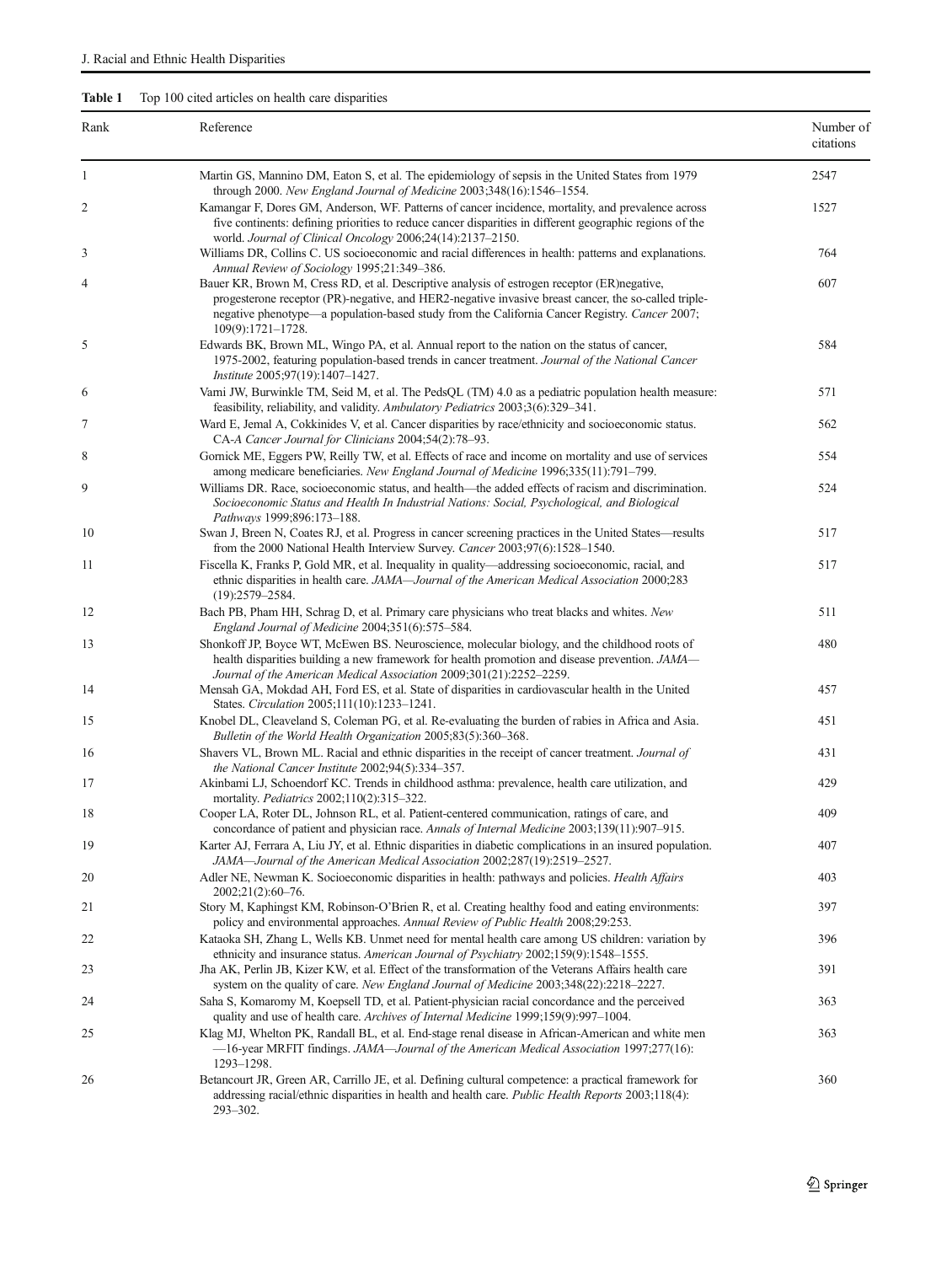#### Rank Reference Reference Reference Reference Research Reference Research Reference Reference Reference Reference citations 27 Freedman VA, Martin LG, Schoeni RF. Recent trends in disability and functioning among in the United States—a systematic review. JAMA—Journal of the American Medical Association 2002; 288(24):3137–3146. 348 28 Fiscella K, Franks P, Doescher MP, et al. Disparities in health care by race, ethnicity, and language among the insured—findings from a national sample. Medical Care 2002;40(1):52–59. 346 29 Levinson W, Kao A, Kuby A, et al. Not all patients want to participate in decision making—a national study of public preferences. Journal of General Internal Medicine 2005;20(6):531–535. 338 30 Seeff LC, Nadel MR, Klabunde CN, et al. Patterns and predictors of colorectal cancer test use in the adult US population. Cancer 2004;100(10):2093–2103. 337 31 Green CR, Anderson KO, Baker TA, et al. The unequal burden of pain: confronting racial and ethnic disparities in pain. Pain Medicine 2003;4(3):277–294. 336 32 Kramer MS, Seguin L, Lydon J, et al. Socio-economic disparities in pregnancy outcome: why do the poor fare so poorly? Paediatric and Perinatal Epidemiology 2000;14(3):194–210. 334 33 Cooper LA, Gonzales JJ, Gallo JJ, et al. The acceptability of treatment for depression among African-American, Hispanic, and white primary care patients. Medical Care 2003;41(4):479–489. 329 34 Berkman ND, Sheridan SL, Donahue KE, et al. Low health literacy and health outcomes: an updated systematic review. Annals of Internal Medicine 2011;155(2):97-U98. 326 35 Miller WC, Ford CA, Morris M, et al. Prevalence of chlamydial and gonococcal infections among young adults in the United States. JAMA—Journal of the American Medical Association 2004; 291(18):2229–2236. 325 36 Lehman AF, Steinwachs DM. Patterns of usual care for schizophrenia: initial results from the Schizophrenia Patient Outcomes Research Team (PORT) client survey. Schizophrenia Bulletin 1998;24(1):11–20. 325 37 Banks J, Marmot M, Oldfield Z, et al. Disease and disadvantage in the United States and in England. JAMA—Journal of the American Medical Association 2006;295(17):2037–2045. 320 38 Meissner HI, Breen N, Klabunde CN, et al. Patterns of colorectal cancer screening uptake among men and women in the United States. Cancer Epidemiology Biomarkers & Prevention 2006;15(2): 389–394. 317 39 Schneider EC, Zaslavsky AM, Epstein AM. Racial disparities in the quality of care for enrollees in medicare managed care. JAMA—Journal of the American Medical Association 2002;287(10): 1288–1294. 312 40 Akinbami LJ, Moorman JE, Garbe PL, et al. Status of childhood asthma in the United States, 1980– 2007. Pediatrics 2009;123:S131-S145. 307 41 Mayberry RM, Mili F, Ofili E. Racial and ethnic differences in access to medical care. Medical Care Research and Review 2000;57:108–145. 307 42 Wells K, Klap R, Koike A, et al. Ethnic disparities in unmet need for alcoholism, drug abuse, and mental health care. American Journal of Psychiatry 2001;158(12):2027–2032. 302 43 Coleman MP, Forman D, Bryant H, et al. Cancer survival in Australia, Canada, Denmark, Norway, Sweden, and the UK, 1995-2007 (the International Cancer Benchmarking Partnership): an analysis of population-based cancer registry data. Lancet 2011;377(9760):127–138. 301 44 Johnson RL, Roter D, Powe NR, et al. Patient race/ethnicity and quality of patient-physician communication during medical visits. American Journal of Public Health 2004;94(12):2084–2090. 301 45 Paasche-Orlow MK, Parker RM, Gazmararian JA, et al. The prevalence of limited health literacy. Journal of General Internal Medicine 2005;20(2):175–184. 300 46 Mosca L, Linfante AH, Benjamin EJ, et al. National study of physician awareness and adherence to cardiovascular disease prevention guidelines. Circulation 2005;111(4):499–510. 299 47 Doescher MP, Saver BG, Franks P, et al. Racial and ethnic disparities in perceptions of physician style and trust. Archives of Family Medicine 2000;9(10):1156–1163. 293 48 Boulware LE, Cooper LA, Ratner LE, et al. Race and trust in the health care system. Public Health Reports 2003;118(4):358–365. 287 49 Birkmeyer JD, Sun Y, Wong SL, et al. Hospital volume and late survival after cancer surgery. Annals of Surgery 2007;245(5):777–783. 277 50 Yancey AK, Ortega AN, Kumanyika SK. Effective recruitment and retention of minority research participants. Annual Review of Public Health 2006;27:1–28. 275 51 Flores G, Fuentes-Afflick E, Barbot O, et al. The health of Latino children—urgent priorities, unanswered questions, and a research agenda. JAMA—Journal of the American Medical Association 2002;288(1):82–90. 275 52 Bhutta ZA, Chopra M, Axelson H, et al. Countdown to 2015 decade report (2000-10): taking stock of maternal, newborn, and child survival. Lancet 2010;375(9730):2023–2044. 259 53 Katz SJ, Hofer TP. Socioeconomic disparities in preventive care persist despite universal coverage breast and cervical-cancer screening in Ontario and the United-States. JAMA—Journal of the American Medical Association 1994;272(7):530–534. 259

Table 1 (continued)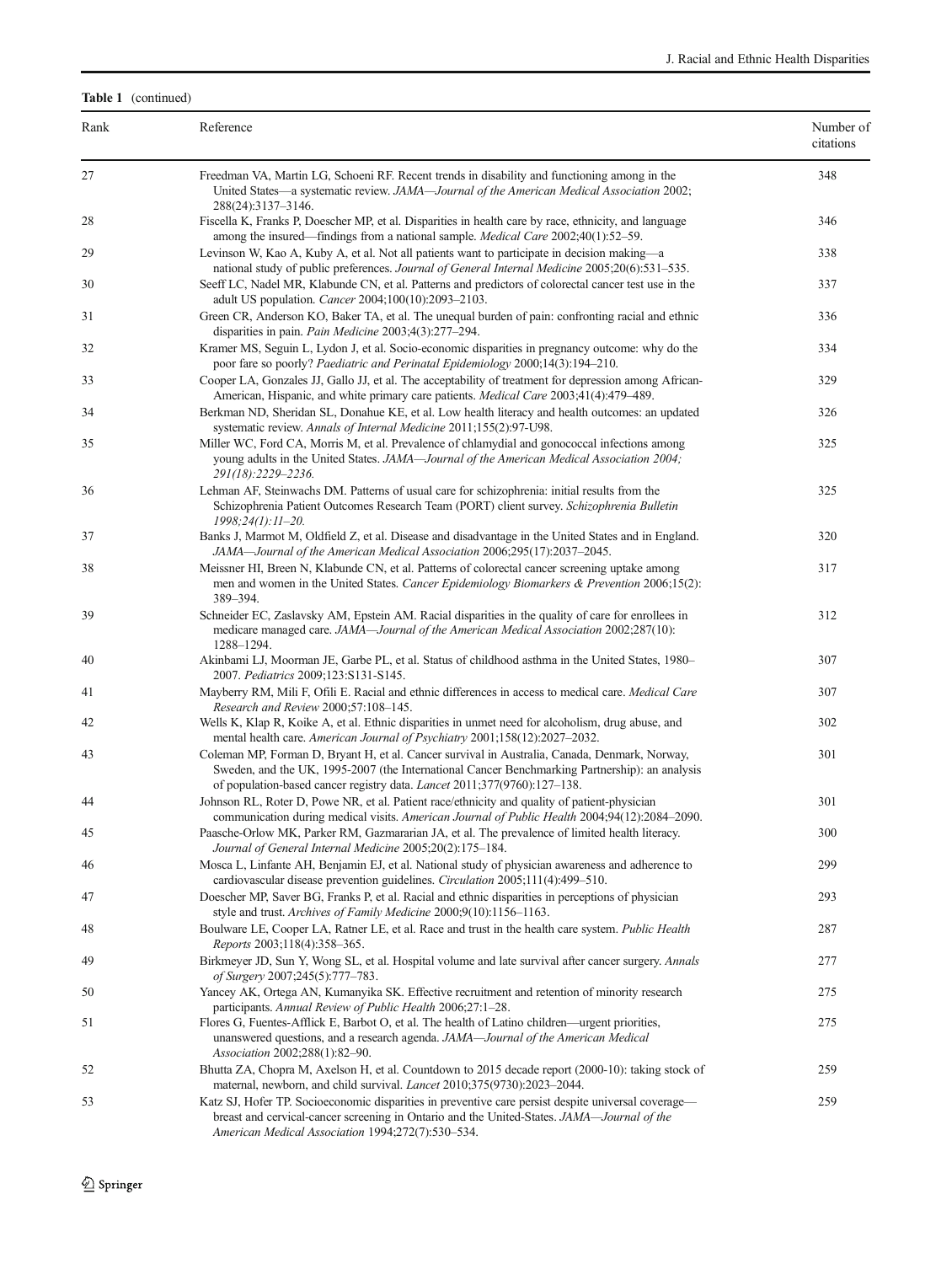| Table 1 (continued) |                                                                                                                                                                                                                                                                   |                        |  |
|---------------------|-------------------------------------------------------------------------------------------------------------------------------------------------------------------------------------------------------------------------------------------------------------------|------------------------|--|
| Rank                | Reference                                                                                                                                                                                                                                                         | Number of<br>citations |  |
| 54                  | Williams DR, Jackson PB. Social sources of racial disparities in health—policies in societal domains,<br>far removed from traditional health policy, can have decisive consequences for health. Health Affairs<br>2005;24(2):325-334.                             | 254                    |  |
| 55                  | Skinner J, Weinstein JN, Sporer SM, et al. Racial, ethnic, and geographic disparities in rates of knee<br>arthroplasty among Medicare patients. New England Journal of Medicine 2003;349(14):1350-1359.                                                           | 253                    |  |
| 56                  | Kressin NR, Petersen LA. Racial differences in the use of invasive cardiovascular procedures: review<br>of the literature and prescription for future research. Annals of Internal Medicine 2001:135(5);352<br>$-366.$                                            | 252                    |  |
| 57                  | Braveman P, Gruskin S. Defining equity in health. Journal of Epidemiology and Community Health<br>2003;57(4):254-258.                                                                                                                                             | 251                    |  |
| 58                  | Alegria M, Canino G, Rios R, et al. Inequalities in use of specialty mental health services among<br>Latinos, African Americans, and non-Latino whites. Psychiatric Services 2002:53(12);1547-1555.                                                               | 247                    |  |
| 59                  | Kushner RF. Barriers to providing nutrition counseling by physicians—a survey of primary-care<br>practitioners. Preventive Medicine. 24(6):546–552.                                                                                                               | 247                    |  |
| 60                  | Braveman P. Health disparities and health equity: concepts and measurement. Annual Review of<br>Public Health 2006:27;167-194.                                                                                                                                    | 246                    |  |
| 61                  | Lieu TA, Lozano P, Finkelstein JA, et al. Racial/ethnic variation in asthma status and management<br>practices among children in managed Medicaid. Pediatrics 2002;109(5):857-865.                                                                                | 243                    |  |
| 62                  | Neumark-Sztainer D, Story M, Hannan PJ, et al. Weight-related concerns and behaviors among<br>overweight and nonoverweight adolescents—implications for preventing weight-related disorders.<br>Archives of Pediatrics & Adolescent Medicine 2002;156(2):171-178. | 241                    |  |
| 63                  | Rennard S, Decramer M, Calverley PMA, et al. Impact of COPD in North America and Europe in<br>2000: subjects' perspective of Confronting COPD International Survey. European Respiratory<br>Journal 2002;20(4):799-805.                                           | 240                    |  |
| 64                  | Nasrallah HA, Meyer JM, Goff DC, et al. Low rates of treatment for hypertension, dyslipidemia and<br>diabetes in schizophrenia: data for the CATIE schizophrenia trial sample at baseline. Schizophrenia<br>Research 2006;86(1-3):15-22.                          | 238                    |  |
| 65                  | Green AR, Carney DR, Pallin DJ, et al. Implicit bias among physicians and its prediction of<br>thrombolysis decisions for black and white patients. Journal of General Internal Medicine 2007;<br>$22(9):1231-1238.$                                              | 236                    |  |
| 66                  | Murray CJL, Kulkarni SC, Michaud C, et al. Eight Americas: investigating mortality disparities across<br>races, counties, and race-counties in the United States. Plos Medicine 2006;3(9):1513-1524.                                                              | 232                    |  |
| 67                  | Asch SM, Kerr EA, Keesey J, et al. Who is at greatest risk for receiving poor-quality health care?<br>New England Journal of Medicine 2006;354(11):1147-1156.                                                                                                     | 230                    |  |
| 68                  | Beach MC, Price EG, Gary TL, et al. Cultural competence—a systematic review of health care<br>provider educational interventions. Medical Care 2005;43(4):356-373.                                                                                                | 230                    |  |
| 69                  | Trivedi AN, Zaslavsky AM, Schneider EC, et al. Trends in the quality of care and racial disparities in<br>Medicare managed care. New England Journal of Medicine 2005;353(7):692-700.                                                                             | 225                    |  |
| 70                  | Ward E, Halpern M, Schrag N, et al. Association of insurance with cancer care utilization and outcomes.<br>CA-A Cancer Journal for Clinicians 2008;58(1):9-31.                                                                                                    | 220                    |  |
| 71                  | Keyes CLM. Promoting and protecting mental health as flourishing—a complementary strategy for<br>improving national mental health. American Psychologist 2007;62(2):95-108.                                                                                       | 218                    |  |
| 72                  | Arias E, MacDorman MF, Strobino DM, et al. Annual summary of vital statistics-2002. Pediatrics<br>2003;112(6):1215-1230.                                                                                                                                          | 214                    |  |
| 73                  | van Ryn M, Fu SS. Paved with good intensions: do public health and human service providers<br>contribute to racial/ethnic disparities in health? American Journal of Public Health 2003;93(2):<br>$248 - 255$ .                                                   | 214                    |  |
| 74                  | De Hert M, Correll CU, Bobes J, et al. Physical illness in patients with severe mental disorders. I.<br>Prevalence, impact of medications and disparities in health care. World Psychiatry 2011;10(1):52–77.                                                      | 212                    |  |
| 75                  | Ashton CM, Haidet P, Paterniti DA, et al. Racial and ethnic disparities in the use of health services—<br>bias, preference, or poor communication? Journal of General Internal Medicine 2003;18(2):146-152.                                                       | 212                    |  |
| 76                  | Karliner LS, Jacobs EA, Chen AH, et al. Do professional interpreters improve clinical care for patients<br>with limited English proficiency? A systematic review of the literature. Health Services Research<br>2007;42(2):727-754.                               | 209                    |  |
| 77                  | Starfield B, Shi LY. The medical home, access to care, and insurance: a review of evidence. Pediatrics<br>2004;113(5):1493-1498.                                                                                                                                  | 205                    |  |
| 78                  | Phelan JC, Link BG, Diez-Roux A, et al. "Fundamental causes" of social inequalities in mortality: a<br>test of the theory. Journal of Health and Social Behavior 2004;45(3):265-285.                                                                              | 202                    |  |
| 79                  | Saha S, Arbelaez JJ, Cooper LA. Patient-physician relationships and racial disparities in the quality<br>of health care. American Journal of Public Health 2003;93(10):1713-1719.                                                                                 | 200                    |  |
| 80                  | Angold A, Erkanli A, Farmer EMZ, et al. Psychiatric disorder, impairment, and service use in rural<br>African American and white youth. Archives of General Psychiatry 2002;59(10):893-901.                                                                       | 198                    |  |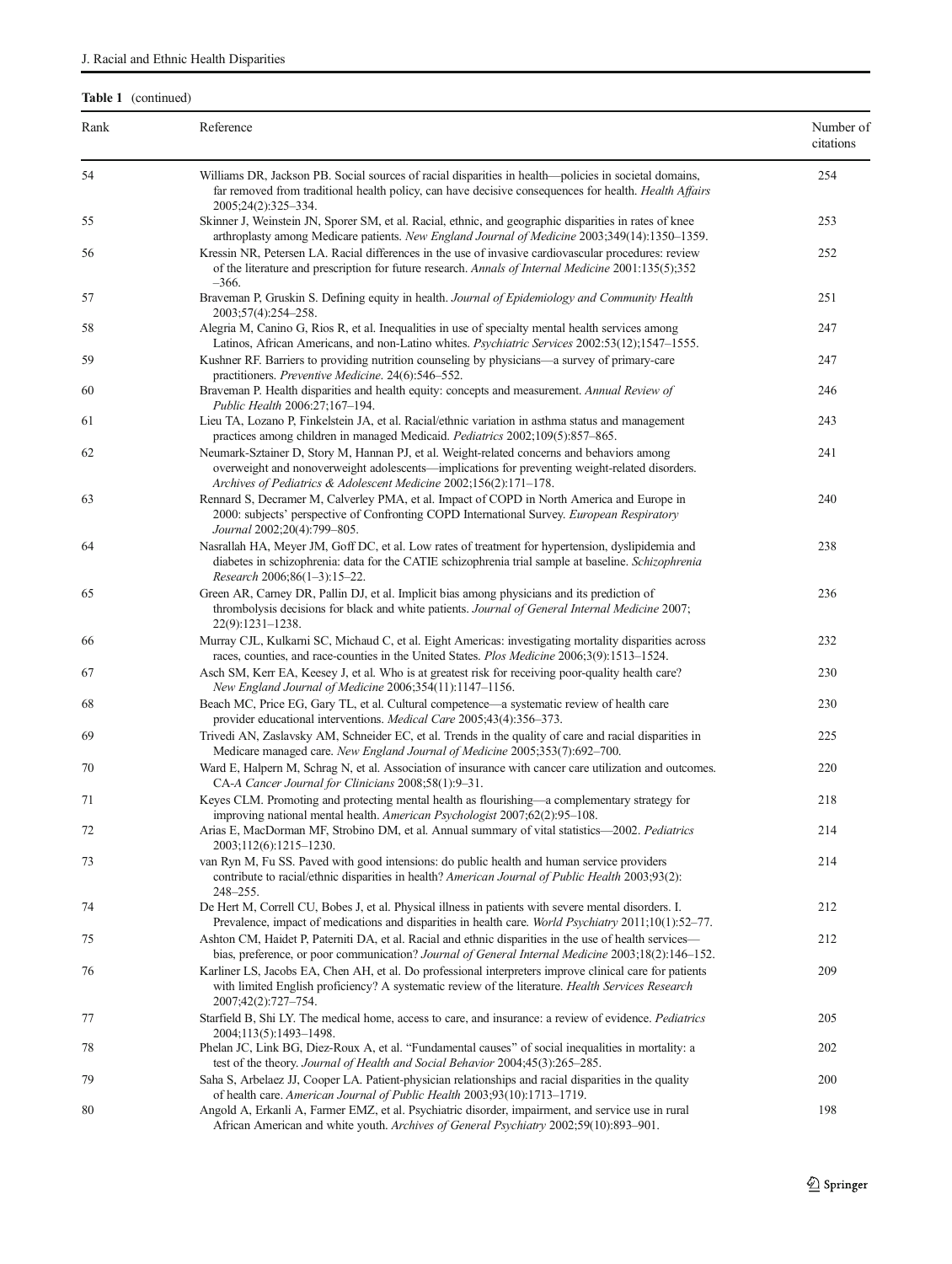#### Rank Reference Reference Reference Reference Research Reference Research Reference Reference Reference Reference citations 81 Herman WH, Yong MA, Uwaifo G, et al. Differences in A1C by race and ethnicity among patients with impaired glucose tolerance in the diabetes prevention program. Diabetes Care 2007;30(10): 2453–2457. 197 82 Weisner C, Schmidt L. Gender disparities in treatment for alcohol-problems. JAMA—Journal of the American Medical Association 1992;268(14):1872–1876. 197 83 Liu JH, Zingmond DS, McGory ML, et al. Disparities in the utilization of high-volume hospitals for complex surgery. JAMA—Journal of the American Medical Association 2006;296(16):1973–1980. 196 84 Anderson LM, Scrimshaw SC, Fullilove MT, et al. Culturally competent healthcare systems—a systematic review. American Journal of Preventive Medicine 2003;24(3):68–79. 192 85 Moul JW, Sesterhenn IA, Connelly RR, et al. Prostate-specific antigen values at the time of prostatecancer diagnosis in African-American men. JAMA—Journal of the American Medical Association 1995;274(16):1277–1281. 190 86 Alegria M, Chatterji P, Wells K, et al. Disparity in depression treatment among racial and ethnic minority populations in the United States. Psychiatric Services 2008;59(11):1264–1272. 188 87 Johnson RL, Saha S, Arbelaez JJ, et al. Racial and ethnic differences in patient perceptions of bias and cultural competence in health care. Journal of General Internal Medicine 2004;19(2):101–110. 187 88 Ashing-Giwa KT, Padilla G, Tejero J, et al. Understanding the breast cancer experience of women: a qualitative study of African American, Asian American, Latina and Caucasian cancer survivors. Psycho-Oncology 2004;13(6):408–428. 186 89 Hackman DA, Farah MJ, Meaney MJ. SCIENCE AND SOCIETY socioeconomic status and the brain: mechanistic insights from human and animal research 181 90 Clegg LX, Reichman ME, Miller BA, et al. Impact of socioeconomic status on cancer incidence and stage at diagnosis: selected findings from the surveillance, epidemiology, and end results: National Longitudinal Mortality Study. Cancer Causes & Control 2009;20(4):417–435. 180 91 van Doorslaer E, Koolman X, Jones AM. Explaining income-related inequalities in doctor utilization in Europe. Health Economics 2004;13(7):629–647. 180 92 Kane JA, Leucht S, Carpenter D, et al. Expert consensus guideline series—optimizing pharmacologic treatment of psychotic disorders—introduction: methods, commentary, and summary. Journal of Clinical Psychiatry 2003;64:5–97. 180 93 Insel TR. Translating scientific opportunity into public health impact a strategic plan for research on mental illness. Archives of General Psychiatry 2009;66(2):128–133. 178 94 Coovadia H, Jewkes R, Barron P, et al. Health in South Africa 1 the health and health system of South Africa: historical roots of current public health challenges. Lancet 2009;374(9692):817–834. 177 95 Andrulis DP. Access to care is the centerpiece in the elimination of socioeconomic disparities in health. Annals of Internal Medicine 1998;129(5):412–416. 175 96 Shavers VL, Harlan LC, Stevens JL. Racial/ethnic variation in clinical presentation, treatment, and survival among breast cancer patients under age 35. Cancer 2003;97(1):134–147. 174 97 Goel MS, Wee CC, McCarthy EP, et al. Racial and ethnic disparities in cancer screening—the importance of foreign birth as a barrier to care. Journal of General Internal Medicine 2003;18(12):1028–1035. 172 98 Ford JG, Howerton MW, Lai GY, et al. Barriers to recruiting underrepresented populations to cancer clinical trials: a systematic review. Cancer 2008;112(2):228–242. 171 99 Segev DL, Gentry SE, Warren DS, et al. Kidney paired donation and optimizing the use of live donor organs. JAMA—Journal of the American Medical Association 2005;293(15):1883–1890. 171 100 Gebo KA, Fleishman JA, Conviser R, et al. Racial and gender disparities in receipt of highly active antiretroviral therapy persist in a multistate sample of HIV patients in 2001. JAIDS—Journal of Acquired Immune Deficiency Syndromes 2005;38(1):96–103. 171

# Countries of Origin

<span id="page-5-0"></span>Table 1 (continued)

The top 100 cited articles originated from seven countries, with the USA (91) accounting for more than the other six countries combined tenfold (Table [6](#page-7-0)). The next highest cited countries were the UK with three articles and Canada with two articles.

| <b>Table 2</b> Decades of<br>publication of the top | Decade            | Number of articles |
|-----------------------------------------------------|-------------------|--------------------|
| 100 cited articles                                  | 1990s             | 11                 |
|                                                     | 2000s             | 84                 |
|                                                     | 2010 <sub>s</sub> |                    |
|                                                     |                   |                    |

### Institutions of Origin

Forty-six institutions, either universities or national health organizations, were credited for the top cited articles (Table [7](#page-8-0)). Authors from Johns Hopkins University and Harvard University provided the most articles with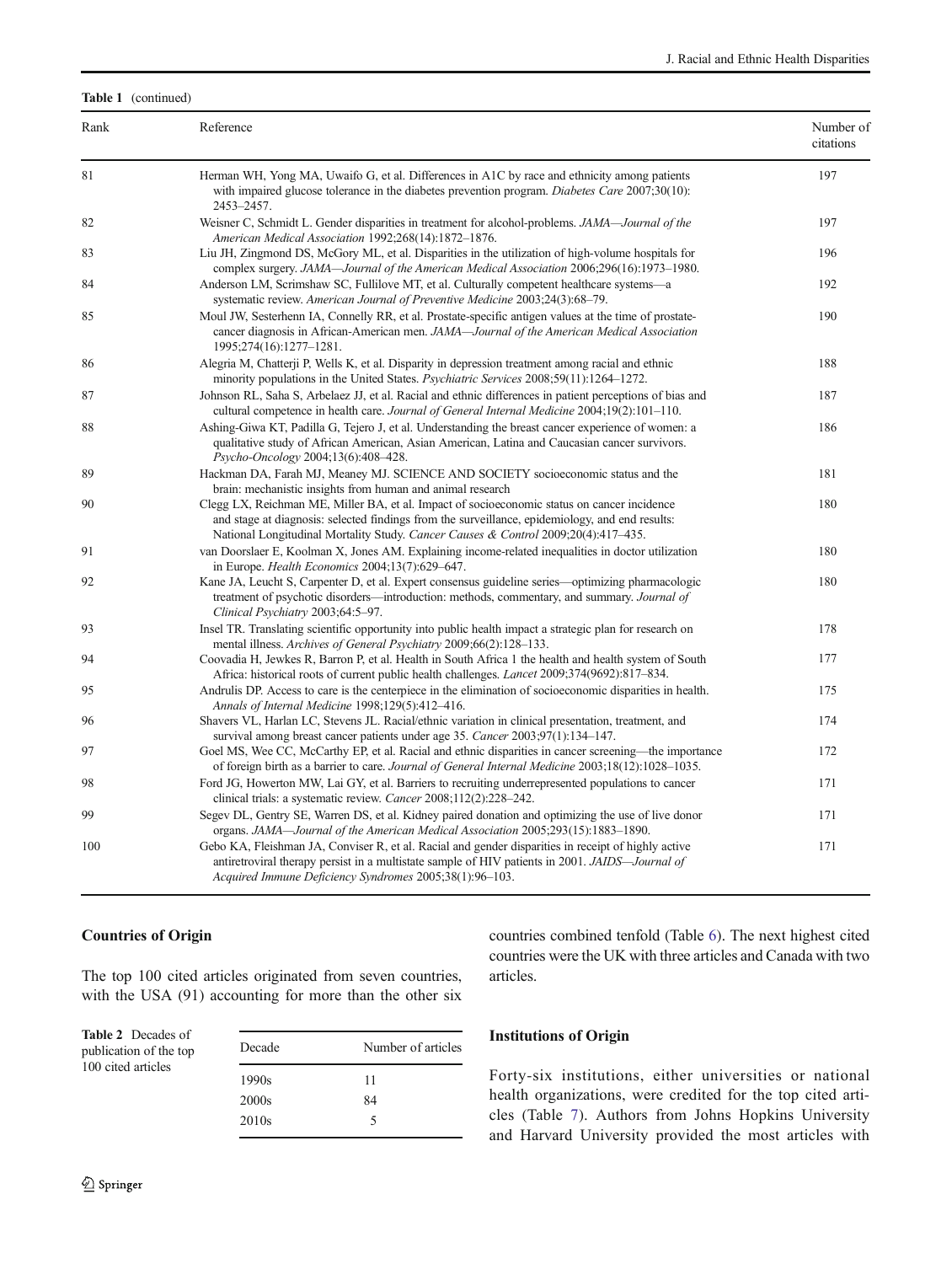<span id="page-6-0"></span>Table 3 Top journals of publication of the top 100 cited articles

| Journal                                                  | Number of<br>articles | Impact factor<br>(2014) |
|----------------------------------------------------------|-----------------------|-------------------------|
| JAMA: The Journal of the<br>American Medical Association | 14                    | 35.289                  |
| The New England Journal<br>of Medicine (NEJM)            | 7                     | 55.873                  |
| Journal of General Internal<br>Medicine                  | 6                     | 3.449                   |
| Pediatrics                                               | 5                     | 5.473                   |
| Cancer                                                   | 5                     | 5.238                   |

11 and 10, respectively. Authors from University of Michigan contributed seven articles.

# Discussion

The top 100 cited articles represent the authors and research pursuits that have played a foundational role in identifying and alleviating health care disparities over the last three decades. A bibliometric review of these highly cited papers provides knowledge encompassing historical origins to current trends in global health care disparities. The highly cited articles cover a wide array of health care disparities including those stemming from race, ethnicity, socioeconomic status, gender, and mental health. As a whole, this study provides the first account of the qualities required for a paper to attain classical status in the thriving field of health care disparities research.

The most cited article in health care disparities was the foundational 2003 work by Martin et al. identifying the demography of incidence and occurrence of sepsis with specific analysis of race, sex, and disposition of US patients [\[17](#page-10-0)]. By analyzing over 10 million cases of sepsis over a 22-year period from 1979 to 2000, the study determined that men are more commonly inflicted than women (mean annual relative risk, 1.28 [95 % confidence interval, 1.24 to 1.32]). Additionally, racial and ethnic disparities were also identified in sepsis occurrence with cases in nonwhite persons more common (mean

Table 4 Top categories of the top 100 cited articles

| Topic                                                                                   | Number of<br>articles |
|-----------------------------------------------------------------------------------------|-----------------------|
| Disparities in cancer incidence, screening,<br>treatment, and mortality                 | 18                    |
| Disparities in mental health treatment                                                  | 14                    |
| Physician concordance, cultural competency,<br>and relationships with minority patients | 11                    |
| Disparities in pediatric health care                                                    | 6                     |
| Use of services among Medicare beneficiaries                                            | 5                     |
| Disparities in cardiovascular care                                                      | 4                     |

annual relative risk, 1.90 [95 % confidence interval, 1.81 to 2.00]). Mortality was highest among black men, although the total in-hospital mortality rate decreased from 27.8 to 17.9 % over the 22-year period [\[17\]](#page-10-0).

According to Mayberry et al., health services literature released since the landmark 1985 Task Force Report of Black and Minority Health reveals racial and ethnic differences in access to emergency care, such as sepsis care, that are not explained by socioeconomic status, insurance status, stage of disease, comorbidities, and type and availability of health care service [[22\]](#page-10-0). Furthermore, these racial and ethnic disparities exist among patients who have equal accessibility to health care, such as patients in the VA, Medicare, or Medicaid systems. Of particular interest to the authors' literature review was the Task Force Report recommendation for the Department of Health and Human Services to investigate factors in health care settings that impact diagnosis and treatment of racial and ethnic minority health care consumers [[22](#page-10-0)].

Kamangar's 2006 study outlining geographic patterns in cancer incidence, mortality, and prevalence was the second most cited study [\[23\]](#page-10-0). In order to create a framework for reducing global cancer disparities, the authors reviewed cancer prevention and control measures for the eight most common malignant cancers—lung, breast, colon and rectum, stomach, prostate, liver, cervix, and esophagus. The authors argued that global cancer disparities inevitably arise when non-modifiable (i.e., genetic susceptibility) and modifiable risk factors (i.e., diet) among populations are intertwined with differing individual beliefs, cultural practices, socioeconomic circumstances, and health care systems. To reduce cancer disparities between countries, the authors offered a variety of primary (i.e., avoidance of etiological agents) and secondary measures (i.e., screening and early detection strategies). Due to the toxicity, cost, and personal requirements of cancer therapies, the authors identified the targeting of etiological factors and highrisk behaviors and development of prevention strategies as the most practicable methods to reduce global cancer disparities [\[23](#page-10-0)].

The third most cited article was the 1995 study, by Williams, diagnosing the differences in US health patterns in populations of different races and socioeconomic statuses through a review of similar studies [\[24](#page-10-0)]. The article provides evidence for an increasing socioeconomic status differential in health status and an increasing racial health gap between blacks, whites, and other racial populations. Unique to the study, Williams examines the link between health inequalities and socioeconomic inequality by initially examining the nature of the socioeconomic status gradient and then identifying the causes of socioeconomic status disparities over time. Williams also opined that intervening factors, such as racism, acculturation (the process of adapting cultural traits of another group), and childhood socioeconomic status, foster long-term health inequalities [\[24](#page-10-0)].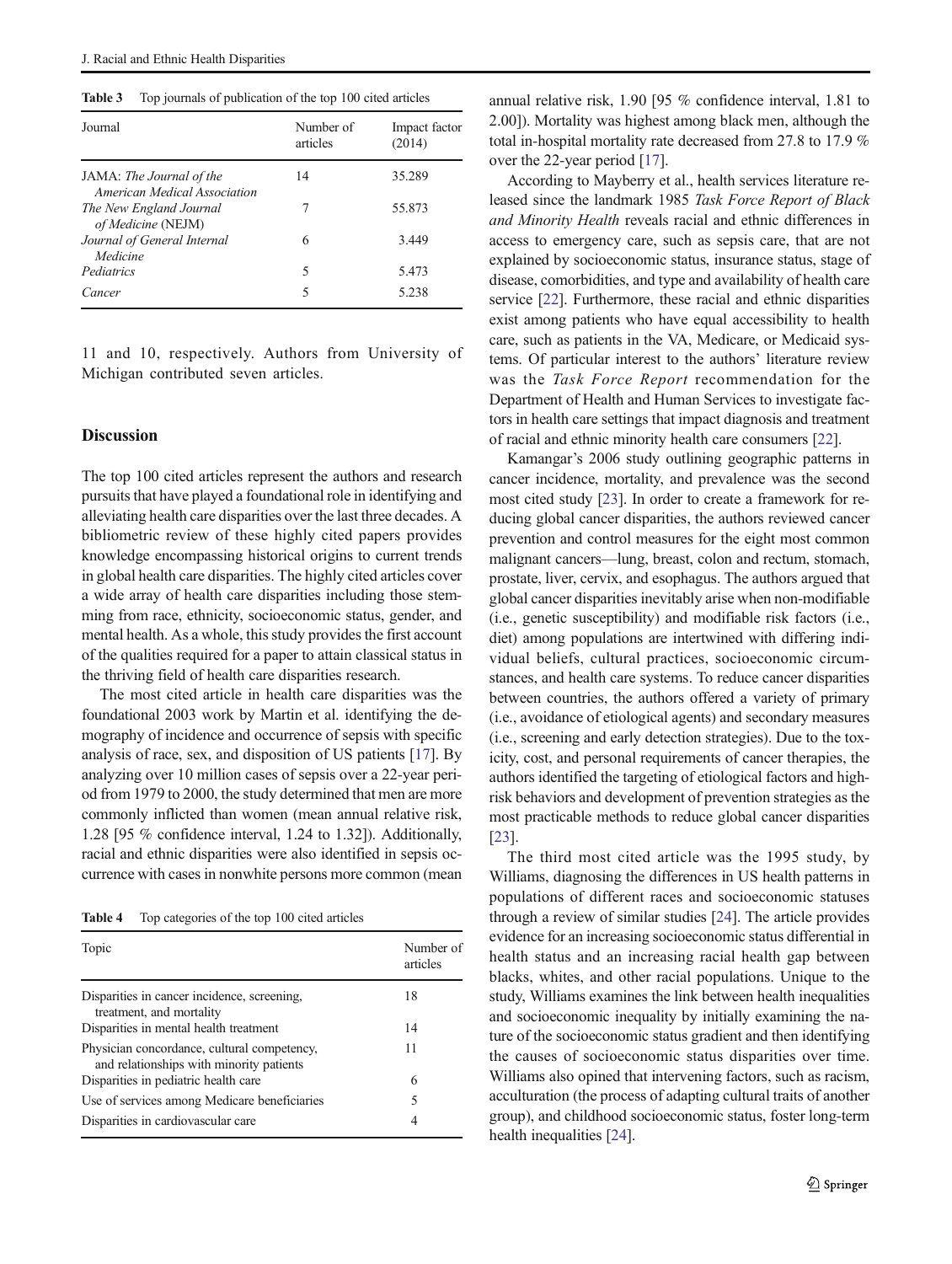<span id="page-7-0"></span>Table 5 Top authors and their topics of publication

| Number of<br>articles | <b>Topics</b>                                                                                                                   |
|-----------------------|---------------------------------------------------------------------------------------------------------------------------------|
| 3                     | Societal policies on health care; health patterns; general<br>disparities in health care                                        |
| 2                     | Disparities in cancer incidence, screening, treatment, and<br>mortality                                                         |
| $\mathfrak{D}_{1}$    | General disparities in health care                                                                                              |
| $\overline{c}$        | Disparities in cancer incidence, screening, treatment, and<br>mortality                                                         |
| 2                     | Physician concordance, cultural competency, and relationships<br>with minority patients                                         |
| 2                     | Disparities in mental health treatment                                                                                          |
| 2                     | Physician concordance, cultural competency, and relationships<br>with minority patients                                         |
| 2                     | Disparities in pediatric health care                                                                                            |
| 2                     | Concepts of health disparities and health equity                                                                                |
| $\mathfrak{D}$        | Physician concordance, cultural competency, and relationships<br>with minority patients; disparities in mental health treatment |
|                       |                                                                                                                                 |

Disparities in cancer incidence, screening, treatment, and mortality was the most common topic with 18 related works. Of these highly cited articles, three studies were written about racial and ethnic disparities among women with breast cancer [\[25](#page-10-0)–[27\]](#page-10-0). Amidst women of all major ethnic groups, breast cancer is the second leading cause of cancer death [\[28\]](#page-10-0). In every state in the USA, breast cancer death rates are higher for black women compared to non-Hispanic white women. Moreover, black women are more likely to die from breast cancer at every age compared to white women [\[28](#page-10-0)].

The most influential breast cancer disparities study was Bauer's population-based paper on the triple-negative ((ER) negative, (PR)-negative, HER2-negative) phenotype, ranked fourth on the list [[25](#page-10-0)]. Using data from the California Cancer Registry, the authors compared 6370 women with triplenegative breast cancer to 44,704 women with other breast cancers. Women with triple-negative breast cancer were more likely to be non-Hispanic black or Hispanic and from areas characterized by low socioeconomic status. Non-Hispanic

Table 6 Countries of origin of the top 100 cited articles

| Country      | Number of<br>articles |
|--------------|-----------------------|
| <b>USA</b>   | 91                    |
| UK           | 3                     |
| Canada       | 2                     |
| Netherlands  | 1                     |
| Pakistan     | 1                     |
| Belgium      | 1                     |
| South Africa | 1                     |

black women with late-stage triple-negative cancer had the poorest survival (14 %, 5-year relative survival) [\[25](#page-10-0)].

Ashing-Giwa et al. provided a qualitative study of the impact of breast cancer on women from various ethnic groups and socioeconomic backgrounds in response to sparse literature about the disease's psychosocial ramifications on women of color [\[26\]](#page-10-0). After interviewing 102 breast cancer survivors from four ethnic groups (African-American, Asian-American, Latina, and Caucasian), the authors of the 88th ranked study discovered pronounced ethnic differences in types of treatment choice. For example, Asian-Americans and Latinas were more likely to receive mastectomies, while African-Americans were least likely to receive radiation and chemotherapy [\[26\]](#page-10-0). Similarly, Shavers et al.'s 2003 study, ranked 98th of the list, examined why African-American women under age 35 had a breast cancer mortality rate more than three times higher than white women of comparable age [\[27\]](#page-10-0). Four of the top 100 articles account for disparities in patterns and predictors of cancer screening based on race, ethnicity, socioeconomic status, and gender [\[29](#page-10-0)–[32\]](#page-10-0).

Modern mental health care has also encountered inequality based on race, ethnicity, and socioeconomic level. Publications addressing the exceptional rates of unmet need among certain populations made disparities in mental health treatment the second most researched topic of the highly cited articles. According to a 2005 study by Kessler et al., about half of Americans will meet the criteria for the Diagnostic and Statistical Manual for Mental Health during their lives, with first onset usually during childhood or adolescence. The authors also estimated the lifetime prevalence of DSM-IV disorders using a National Comorbidity Survey Replication and determined the following results: anxiety disorders, 28.8 %;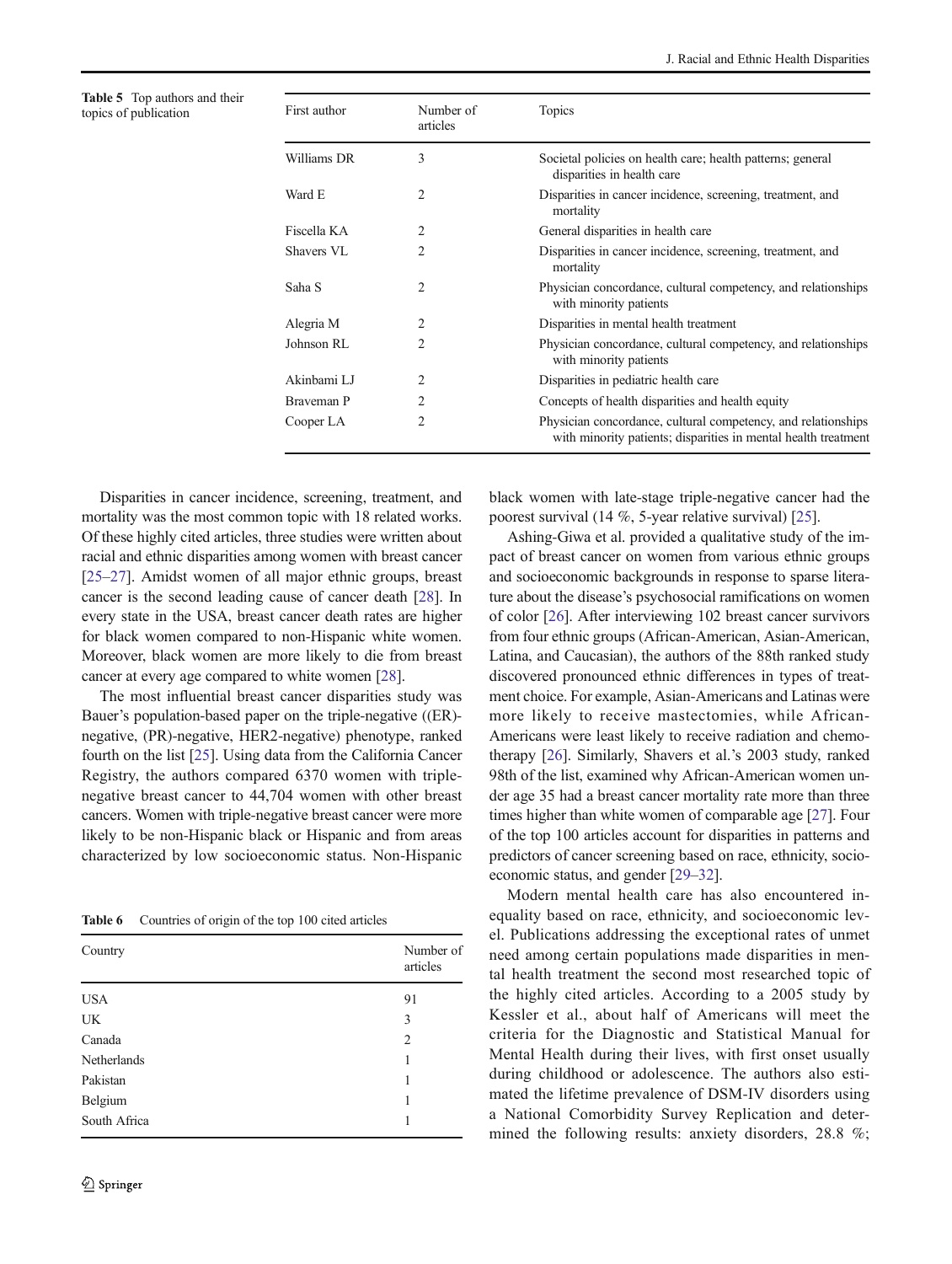<span id="page-8-0"></span>Table 7 Top institutions of origin of the top 100 cited articles

| Location               | Number of<br>articles |
|------------------------|-----------------------|
| Baltimore, MD, USA     | 11                    |
| Cambridge, MA, USA     | 10                    |
| Ann Arbor, MI, USA     | 7                     |
| Los Angeles, CA, USA   | 6                     |
| San Francisco, CA, USA | 6                     |
| Rockville, MD, USA     | 6                     |
|                        |                       |

mood disorders, 20.8 %; impulse-control disorders, 24.8 %; substance use disorders, 14.6 %; and any disorder, 46.4 % [[33\]](#page-10-0).

According to the 33rd ranked study by Cooper et al., ethnic minority patients receive a lower percentage of guidelineconcordant care for depression. The researchers determined if this ethnic disparity was correlated with varying acceptability of antidepressant medication and individual counseling, ultimately finding that both African-Americans and Hispanics were less likely than whites to find antidepressant medication acceptable. The authors recommended that clinicians consider cultural and social context when providing patient treatment decisions for depression [[34](#page-10-0)]. In the 42nd ranked study, Wells et al. documented that whites were more likely to receive active alcoholism, drug abuse, or mental health treatment compared to Hispanics and African-Americans (37.6 % versus 22.4 % and 25.0 %) [[35](#page-10-0)]. Importantly, four studies examined treatment patterns and efficacy for severe mental illnesses and psychotic disorders such as schizophrenia [\[21,](#page-10-0) [36](#page-10-0)–[38](#page-10-0)].

Similar to cancer care, the popularity of mental health disparities among the top cited articles is representative of national reports and commissions of the last three decades [[3,](#page-10-0) [39\]](#page-11-0). Between the 1990s and 2000s, the number of mental health disparities articles published per year increased by over 150 studies. Both the IOM and National Institute of Health (NIH) have denoted mental health disparities as a top research priority [\[39](#page-11-0)]. The Surgeon General's 2001 report, Mental Health: Culture, Race and Ethnicity, indicates that it is in the best interest of the USA to strive to make all populations as healthy as possible—especially within the context of an increasingly diverse population [\[40\]](#page-11-0).

Physician concordance, cultural competency, and relationships with minority patients was the third most highly cited category. Culturally competent multi-level health care systems place diligence toward the dynamics of cultural differences, evaluate cross-cultural relations, develop cultural expertise, and integrate services to meet culturally unique needs [[41\]](#page-11-0). These systems have emerged to address sociocultural barriers to care at the organizational, structural, and clinical levels.

To address future demographic changes within the US health care system, the 26th ranked study, by Betancourt et al., offered the interventions of minority recruitment into health professions and offering provider education on cross-cultural issues [[42](#page-11-0)]. Previous findings have shown that African-American patients rate their medical visits as more satisfying and participatory when under the care of physicians of the same race [[43](#page-11-0)]. By comparing patient-physician communication in race-concordant and race-discordant visits, the 18th ranked study, by Cooper et al., determined that race-concordant visits are associated with higher patient ratings of care and patient positive affect——independent of patient-centered communication [[43](#page-11-0)]. This paper also cites increasing ethnic diversity among physicians as the "most direct strategy" to improve health care experience for ethnic minority patients [\[43](#page-11-0)].

The IOM's 2002 report, Unequal Treatment: Confronting Racial and Ethnic Disparities in Health Care, examined over 175 research articles that detail racial and ethnic disparities in the diagnosis and treatment of various medical conditions [[3\]](#page-10-0). These disparities persisted even with controls placed on socioeconomic status, insurance status, disease stage, comorbidity, site of hospitalization, age, and other possible confounding variables. The report discussed, in detail, the historical tribulations of African-American health consumers, noting that a historical context of this widely researched group "shapes the historical context of and access to care for racial and ethnic minorities" [[3\]](#page-10-0).

The category of physician concordance, cultural competency, and relationships with minority patients has a significant role in the historical context of minority patient experiences. As the USA approached the twentieth century, the pre-existing racial divide in health care service was widened by two social transformations [\[44\]](#page-11-0). First, medical advances positioned middle and upper middle-class citizens to pay for medical services, effectively shifting power from hospital boards to medical staff [\[3](#page-10-0)]. As a result, these individuals were able to decide who received specific types of care. Furthermore, with the passage of Jim Crow laws in the late nineteenth century, facilities that provided care to white and black communities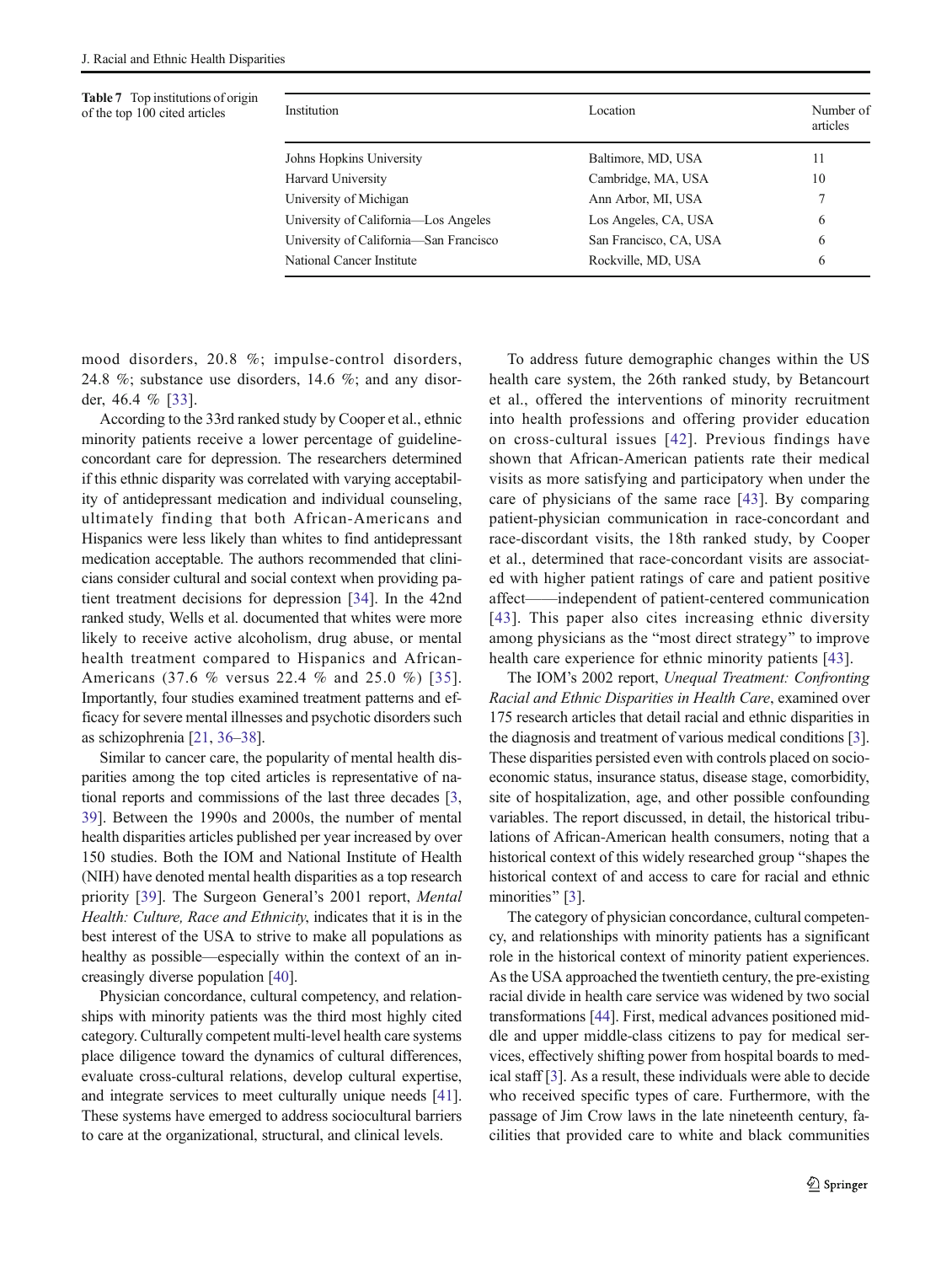became legally separated. Around this time, scientists developed theories such as eugenics, social Darwinism, and psychometric testing to explain and predict group inferiority based on race, ethnicity, and mental health status [[3\]](#page-10-0).

Although the passage of civil rights legislation in 1964 and Medicare and Medicaid legislation in 1965 resulted in resounding changes in health care structure, some minority groups lost access to culturally competent facilities [[44](#page-11-0)]. Mandated integration resulted in the closing or merging of 70 black hospitals between 1961 and 1988. Since the late 1980s, the rise of managed care to control medical expenditures has also impacted minority populations. By 1996, two thirds of African-Americans and Latinos with private insurance became enrolled in managed care formats. These transformations resulted in downsizing of large urban hospitals. As a result, patients were faced with a loss of care accessibility and feeling of safety with well-known community institutions [\[44](#page-11-0)].

Both Betancourt and Cooper called for a recruitment of physicians from minority populations to help alleviate racial and ethnic health care disparities [\[42](#page-11-0), [43](#page-11-0)]. The participation of racial and ethnic minorities in health professions education also has an eventful history [\[45\]](#page-11-0). By the late 1960s, several US medical colleges and health professions organizations started to expand opportunities in health professions careers to ethnic minorities who, due to historical, political, and economic reasons, had not enjoyed such opportunities in the past. Particularly, the Association of American Medical Colleges (AAMC) and other related groups advocated for member institutions to improve outreach programs for minority students [[46](#page-11-0)]. New educational opportunities were also established due to a growing appreciation that racial and ethnic minority health care professionals are more likely to serve minority and medically underserved communities [[3\]](#page-10-0). According to the AAMC, racial and ethnic diversity of health professions faculty and students allows for the assurance that all students will develop cultural competencies necessary for treating diverse patients in an increasingly diverse nation [\[46\]](#page-11-0).

Overall, the USA was the most prolific country in health care disparities research. Due to the aforementioned complex racial history of the USA, there are layers of economic inequalities, disparate access to medical services, and conscious and unconscious biases that have contributed to unequal care [[3](#page-10-0)]. Currently, a concerted effort by policy makers, health care professionals, and health care organizations works to address health care disparities through the lens of public health [[47\]](#page-11-0). Publications provide a medium to disseminate knowledge and help answer questions that can help the nation obtain health care equity. Of note, countries with more homogenous populations may not report racial nor ethnic disparities. However, these countries may still encounter gender and socioeconomic disparities that would be worthwhile to investigate.

# Limitations

Although the sole use of citation analysis to assess the quality of a study has disadvantages, it is widely considered as the ideal available method for judging the merit of a paper or journal [\[48](#page-11-0)]. The use of the impact factor to display a journal's importance also has disadvantages [\[49\]](#page-11-0). Little or no correlation has been found between the citations of an individual article and the impact factor of the journal for which it is published. This occurs because the impact factor of a journal may be heavily influenced by a few articles that are highly cited [\[49](#page-11-0)]. For example, the journal Nature found that 25 % of its articles represented 89 % of its citations in one year [\[50\]](#page-11-0).

While the majority of articles were cited less than 300 times, one article was cited more than 2500 times. Citations are also fluid and since our study was conducted in July 2015, citation numbers have changed. However, it is unlikely that the trends of the highly cited papers have changed dramatically. Citations may also be dependent on how often a journal is published. For example, a weekly journal is more likely to receive a greater number of citations than a quarterly journal. Lastly, limiting the search to English language articles may have excluded highly cited non-English literature.

### Conclusion

To our knowledge, this is the first study to analyze the top 100 cited articles in health care disparities research. We have showcased the trends and common topics that have been investigated over the last three decades in order to identify and ameliorate health care disparities. Furthermore, this article highlights journals, individuals, and universities who have contributed to the popularization and dissolution of health care disparities within an array of medical systems, diseases, and treatments. Overall, the top 100 cited articles contain current advancements in the body of knowledge used to resolve health care disparities and obtain health equity throughout the world.

### Compliance with Ethical Standards

Funding There was no funding provided for this study.

Conflict of Interest The authors declare that they have no conflict of interest.

Ethical Approval This article does not contain any studies with human participants or animals performed by any of the authors.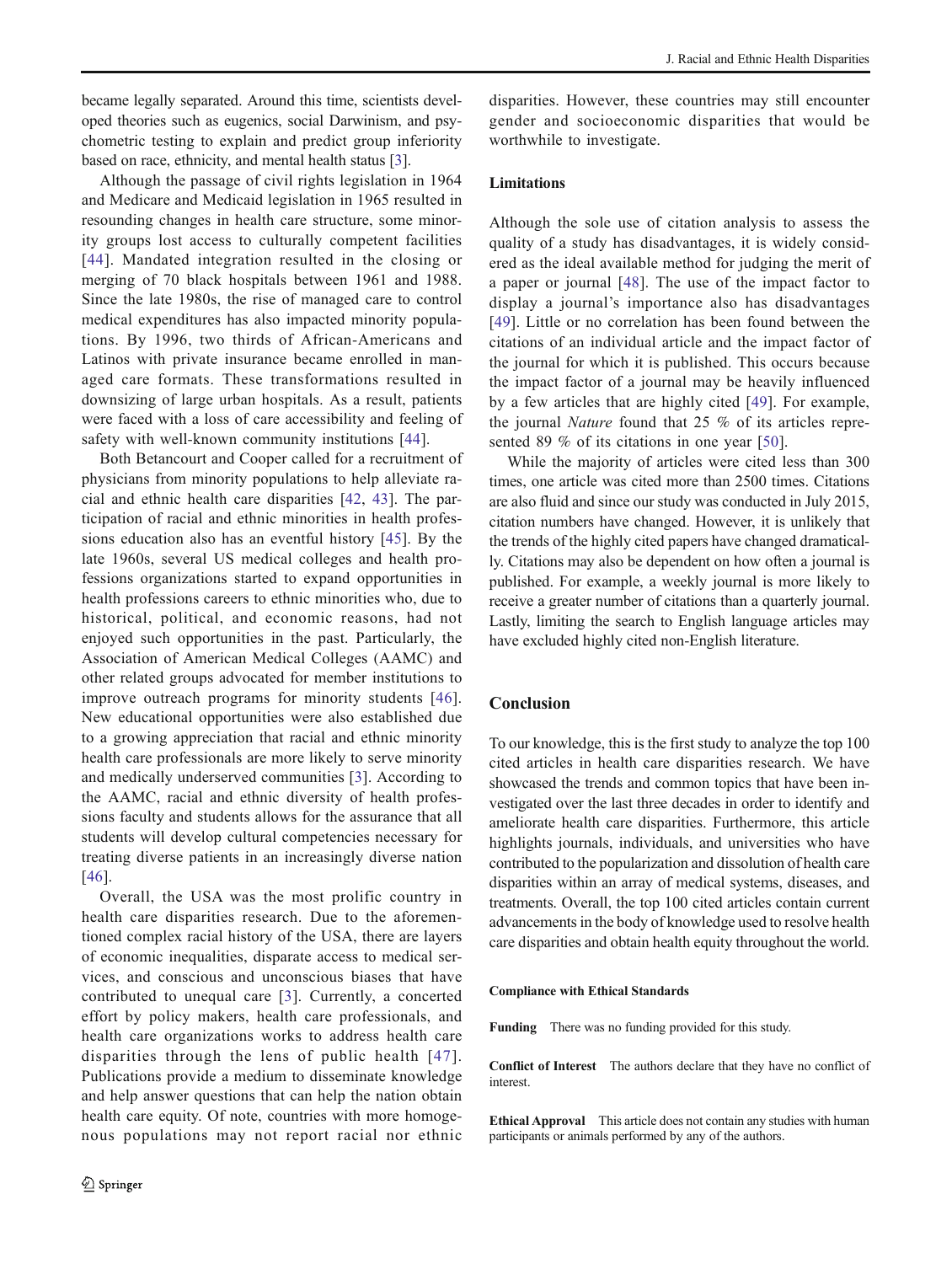# <span id="page-10-0"></span>References

- 1. Beach MC, Price EG, Gary TL, et al. Cultural competence—a systematic review of health care provider educational interventions. Med Care. 2005;43:356–73.
- 2. Gornick ME, Eggers PW, Reilly TW, et al. Effects of race and income on mortality and use of services among Medicare beneficiaries. N Engl J Med. 1996;335:791–9.
- 3. Nelson AR, Smedley BD, Stith AY, editors. Unequal treatment: confronting racial and ethnic disparities in health care (full printed version). National Academies Press: Washington D.C.; 2002.
- 4. Weisner C, Schmidt L. Gender disparities in treatment for alcoholproblems. JAMA – J Am Med Assoc. 1992;268(14):1872–6.
- 5. Ward E, Jemal A, Cokkinides V, et al. Cancer disparities by race/ ethnicity and socioeconomic status. CA-A Cancer J Clin. 2004;54(2):78–93.
- 6. Kataoka SH, Zhang L, Wells KB. Unmet need for mental health care among US children: variation by ethnicity and insurance status. Am J Psychiatr. 2002;159(9):1548–55.
- 7. Skinner J, Weinstein JN, Sporer SM, et al. Racial, ethnic, and geographic disparities in rates of knee arthroplasty among Medicare patients. N Engl J Med. 2003;349(14):1350–9.
- 8. Moed HF. New developments in the use of citation analysis in research evaluation. Arch Immunol Ther Exp. 2009;57:13–8.
- 9. Tao T, Zhao X, Lou J, et al. The top cited clinical research articles on sepsis: a bibliometric analysis. Crit Care. 2012;16:R110.
- 10. Fenton JE, Roy D, Hughes JP, et al. A century of citation classics in otolaryngology-head and neck surgery journals. J Laryngol Otol. 2002;116:494–8.
- 11. Baltussen A, Kindler CH. Citation classics in critical care medicine. Intensive Care Med. 2004;30:902–10.
- 12. Dubin D, Häfner AW, Arndt KA. Citation classics in clinical dermatologic journals: citation analysis, biomedical journals, and landmark articles, 1945-1990. Arch Dermatol. 1993;129:1121–9.
- Loonen MP, Hage JJ, Kon M. Plastic surgery classics: characteristics of 50 top-cited articles in four plastic surgery journals since 1946. Plast Reconstr Surg. 2008;121:320–7.
- 14. Paladugu R, Schein M, Gardezi S, et al. One hundred citation classics in general surgical journals. World J Surg. 2002;26:1099–105.
- 15. Skovrlj B, Maaieh MA, Guzman J, et al. The 100 classic papers in spinal deformity surgery. Spinal Deformity. 2014;2:241–7.
- 16. Journal Citation Reports | Thomson Reuters [Internet]. Thomsonreuters.com. 2016 [cited 22 March 2016]. Available from: [http://thomsonreuters.com/en/products-services/scholarly](http://thomsonreuters.com/en/products-services/scholarly-scientific-research/research-management-and-evaluation/journal-citation-reports.html)[scientific-research/research-management-and-evaluation/journal](http://thomsonreuters.com/en/products-services/scholarly-scientific-research/research-management-and-evaluation/journal-citation-reports.html)[citation-reports.html](http://thomsonreuters.com/en/products-services/scholarly-scientific-research/research-management-and-evaluation/journal-citation-reports.html)
- 17. Martin GS, Mannino DM, Eaton S, et al. The epidemiology of sepsis in the United States from 1979 through 2000. N Engl J Med. 2003;348:1546–54.
- 18. Gebo KA, Fleishman JA, Conviser R, et al. Racial and gender disparities in receipt of highly active antiretroviral therapy persist in a multistate sample of HIV patients in 2001. JAIDS – J Acquir Immune Defic Syndr. 2005;38(1):96–103.
- 19. Berkman ND, Sheridan SL, Donahue KE, et al. Low health literacy and health outcomes: an updated systematic review. Ann Intern Med. 2011;155(2):97–U98.
- 20. Coleman MP, Forman D, Bryant H, et al. Cancer survival in Australia, Canada, Denmark, Norway, Sweden, and the UK, 1995-2007 (the International Cancer Benchmarking Partnership): an analysis of population-based cancer registry data. Lancet. 2011;377(9760):127–38.
- 21. De Hert M, Correll CU, Bobes J, et al. Physical illness in patients with severe mental disorders. I. Prevalence, impact of medications and disparities in health care. World Psychiatry. 2011;10(1):52–77.
- 22. Mayberry RM, Mili F, Ofili E. Racial and ethnic differences in access to medical care. Med Care Res Rev. 2000;57:108–45.
- 23. Kamangar F, Dores GM, Anderson WF. Patterns of cancer incidence, mortality, and prevalence across five continents: defining priorities to reduce cancer disparities in different geographic regions of the world. J Clin Oncol. 2006;24(14):2137–50.
- 24. Williams DR, Collins C. US socioeconomic and racial differences in health: patterns and explanations. Annu Rev Sociol. 1995;21:349–86.
- 25. Bauer KR, Brown M, Cress RD, et al. Descriptive analysis of estrogen receptor (ER)negative, progesterone receptor (PR)-negative, and HER2-negative invasive breast cancer, the so-called triple-negative phenotype—a population-based study from the California Cancer Registry. Cancer. 2007;109(9):1721–8.
- 26. Ashing-Giwa KT, Padilla G, Tejero J, et al. Understanding the breast cancer experience of women: a qualitative study of African American, Asian American, Latina and Caucasian cancer survivors. Psycho-Oncology. 2004;13(6):408–28.
- 27. Shavers VL, Harlan LC, Stevens JL. Racial/ethnic variation in clinical presentation, treatment, and survival among breast cancer patients under age 35. Cancer. 2003;97(1):134–47.
- 28. Breast Cancer Facts and Figures 2015-2016 [Internet]. 2016 [cited 22 March 2016]. Available from: [http://www.cancer.](http://www.cancer.org/acs/groups/content/@research/documents/document/acspc-046381.pdf) [org/acs/groups/content/@research/documents/document/acspc-](http://www.cancer.org/acs/groups/content/@research/documents/document/acspc-046381.pdf)[046381.pdf.](http://www.cancer.org/acs/groups/content/@research/documents/document/acspc-046381.pdf)
- 29. Goel MS, Wee CC, McCarthy EP, et al. Racial and ethnic disparities in cancer screening—the importance of foreign birth as a barrier to care. J Gen Intern Med. 2003;18(12):1028–35.
- 30. Katz SJ, Hofer TP. Socioeconomic disparities in preventive care persist despite universal coverage—breast and cervical-cancer screening in Ontario and the United-States. JAMA – J Am Med Assoc. 1994;272(7):530–4.
- 31. Meissner HI, Breen N, Klabunde CN, et al. Patterns of colorectal cancer screening uptake among men and women in the United States. Cancer Epidemiol Biomark Prev. 2006;15(2):389–94.
- 32. Swan J, Breen N, Coates RJ, et al. Progress in cancer screening practices in the United States—results from the 2000 National Health Interview Survey. Cancer. 2003;97(6):1528–40.
- 33. Kessler RC, Berglund P, Demler O, et al. Lifetime prevalence and age-of-onset distributions of DSM-IV disorders in the National Comorbidity Survey Replication. Arch Gen Psychiatry. 2005;62(6):593–602.
- 34. Cooper LA, Gonzales JJ, Gallo JJ, et al. The acceptability of treatment for depression among African-American, Hispanic, and white primary care patients. Med Care. 2003;41(4):479–89.
- 35. Wells K, Klap R, Koike A, et al. Ethnic disparities in unmet need for alcoholism, drug abuse, and mental health care. Am J Psychiatr. 2001;158(12):2027–32.
- 36. Kane JA, Leucht S, Carpenter D, et al. Expert consensus guideline series—optimizing pharmacologic treatment of psychotic disorders—introduction: methods, commentary, and summary. J Clin Psychiatry. 2003;64:5–97.
- 37. Nasrallah HA, Meyer JM, Goff DC, et al. Low rates of treatment for hypertension, dyslipidemia and diabetes in schizophrenia: data for the CATIE schizophrenia trial sample at baseline. Schizophr Res. 2006;86(1–3):15–22.
- 38. Lehman AF, Steinwachs DM. Patterns of usual care for schizophrenia: initial results from the schizophrenia Patient Outcomes Research Team (PORT) client survey. Schizophr Bull. 1998;24(1):11–20.